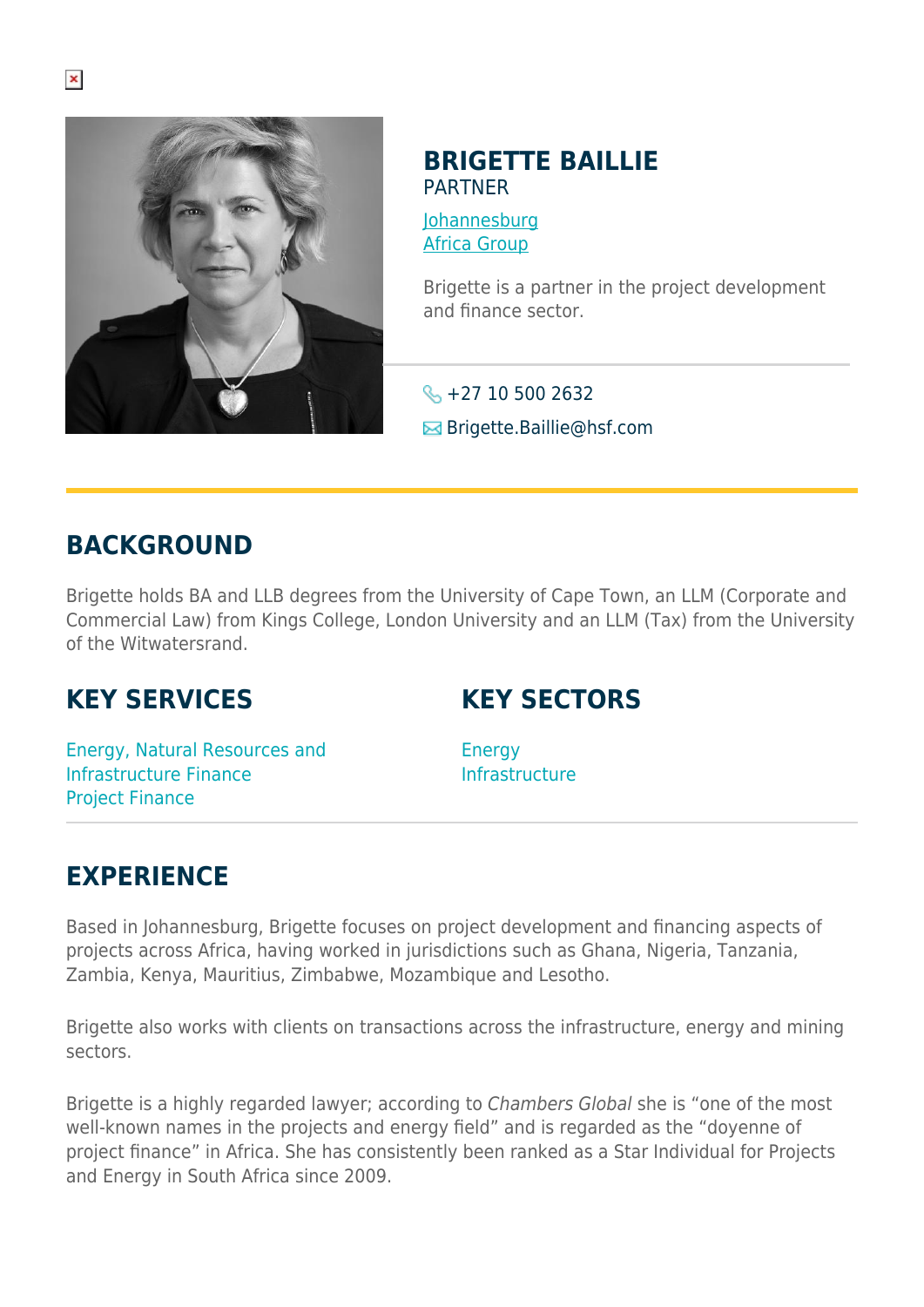Brigette's recent accolades include rankings as:

- Ranked as one of the leading female transactional lawyers in South Africa IFLR 1000: Leading Women
- Ranked as a Star Individual for Projects & Energy South Africa Chambers Global 2009-2020
- Ranked as a Leading Lawyer for Project Finance Africa-wide Chambers Global 2020
- Ranked as a Leading Lawyer for Projects & Energy Africa-wide Chambers Global 2009 - 2020
- Ranked as leading lawyer for Banking and Finance, Corporate Law, Project Finance and Development Practice, and Regulatory Practice Best Lawyers – South Africa 2020
- Ranked as leading lawyer for Projects and Infrastructure Legal 500 – South Africa 2017 - 2020

Brigette's recent experience includes advising:

- Bombela (the preferred bidder and now concessionaire) on all legal aspects of the bid preparation for the Gautrain Rapid Light Rail PPP (the first light rail PPP in Southern Africa); then on the negotiations as preferred bidder, including all finance and project documents, as well as drafting and reviewing those documents
- Absa Bank Limited, Nedbank Limited, FirstRand Bank Limited, and The Standard Bank of South Africa Limited (the lenders), as well as any suitable development financing institution that may become a lender in due course, on the expansion, upgrading and improvement of the Beitbridge border post in Zimbabwe
- The Standard Bank of South Africa Limited (Standard Bank) on the limited recourse